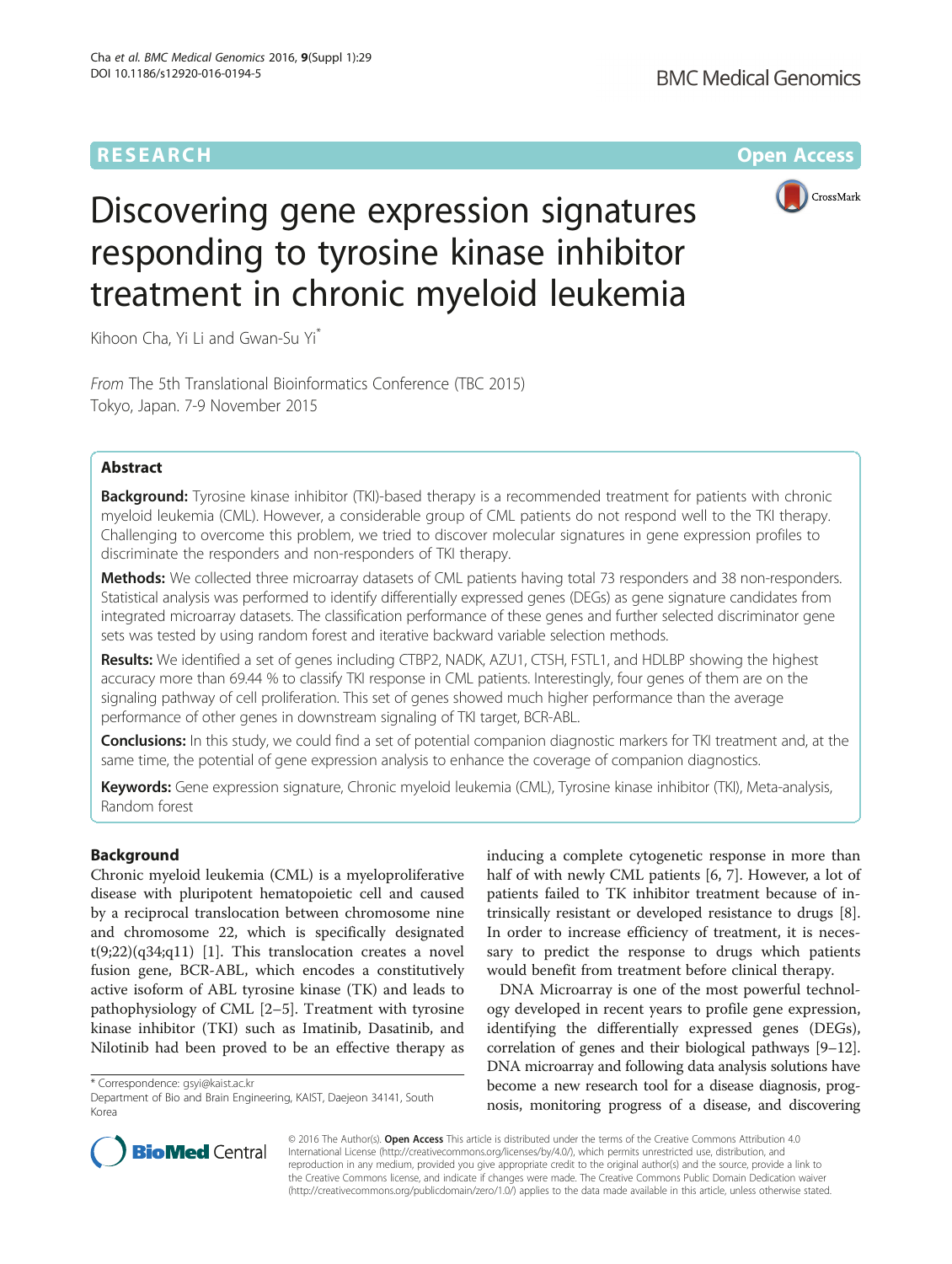gene signatures of various diseases [\[13, 14](#page-6-0)]. For example, based on multiple microarray data indicating drug response condition from RA patients, common DEGs were found in different dataset and one of them was selected as most believable biomarker by meta-analysis method [[14](#page-6-0)]. In the aspect of cancer, patient classifier was set up based on microarray data from Imatinib-naive CML patients and correctly predicted responders and non-responders [[15](#page-6-0)]. In addition, besides protein-encoding gene, long noncoding RNAs (lncRNAs) were found significantly changed between Dasatinib-resistance/sensitive patients, which indicated lncRNAs might be related to mechanisms of drug response [\[16\]](#page-6-0). Although DEG sets were identified from each dataset, it is necessary to integrate them and to identify gene expression signatures to predict the drug response with a more reliability in inter-patient heterogeneity.

To this end, we compiled three microarray datasets from CML patients with the clinical outcome of TKI therapy. Therefore, we used statistical analysis to identify DEGs as gene signature candidates from three sets of microarray datasets covering 101 CML patients grouped by the response of TKI treatment. After statistical analysis on gene expression profiles, we selected the gene signatures to discriminate responder and non-responder patients treated with TKI agents using a random forest (RF) classifier. In addition, we performed functional annotation of these gene signatures to figure out the role of TKI related pathway in CML. We found that four genes were associated with cell proliferation of TKI resistance mechanisms in CML. This study provided to develop a robust gene expression signature-based classifier of the clinical outcome to TKI-based therapy. Moreover, our finding suggests biomarker candidates that could discriminate responder and non-responder patients treated with TKI. It would help to apply companion diagnostics by further experimental validation of putative biomarkers and to discover key targets of novel drugs for patients.

### Methods

#### Collection of microarray data

We searched microarray dataset to find available gene expression profiles that could predict treatment outcome of TKI therapy in CML patients. Microarray data were derived from the NCBI Gene Expression Omnibus (GEO) web site by KEY words such as "Imatinib", "Dasatinib", "Drug Response", "Gene Expression", and "Chronic Myeloid Leukemia" as dataset title and descriptions. We focused on the microarray data from blood samples with responder and non-responder patient treated with drugs targeting the same target because we were interested in collection of multiple microarray data to provide validated conclusion.

We selected three sets of gene expression datasets: GSE14671, GSE2535, and GSE33224. The GSE14671

dataset included 41 blood samples from responder patients and 18 samples from non-responder patients to Imatinib. This dataset was based on the Affymetrix Human Genome U133 Plus 2.0 Array [\[15\]](#page-6-0). The GSE2535 dataset included 16 blood or bone marrow samples from responder patients and 12 samples from non-responder patients to Imatinib; this dataset was based on the Affymetrix Human Genome U95 Version 2 Array [[6\]](#page-6-0). The GSE33224 dataset included 12 peripheral blood samples from responder patients treated with Dasatinib, 16 samples from non-responder patients measured on Agilent-014850 Whole Human Genome Microarray 4x44K G4112F [\[16](#page-6-0)]. SOFT formatted family files of three sets of microarray data were parsed by using the GEOquery R package [\[17](#page-6-0)]. We collected the 101 samples including 73 responders and 38 non-responders from three gene expression datasets. The 101 samples were randomly selected 38 responders and 38 non-responders for avoiding overfitting. Next, 76 samples were divided into two-thirds training and one-third testing datasets for gene signature selection and performance test of them.

#### Microarray data preprocessing

With two-channel microarray dataset GSE33224, we firstly combined two dye swap technical replicates into one by take the average of them and transformed the expression values by inverting the log2-transformation. Then, we processed quantile normalization to each of the three microarray datasets using the limma R package [[18\]](#page-6-0). We converted the probe IDs into Entrez Gene IDs using platform information of each dataset to make the unique ID. We mapped to the Entrez Gene IDs from probe IDs in each set of microarray data and collapsed their expression values by averaging them to make each microarray dataset contain non-redundant set of genes.

# Selection of gene signature candidates using statistical analysis

We analyzed each microarray dataset individually to identify gene signatures that are differentially expressed in two conditions of responder and non-responder patients treated with TKI. Student t-test analysis coupled with False Discovery Rate for multiple testing corrections were performed using the genefilter R package [[19](#page-6-0)] to find out the DEGs between responders and nonresponder groups.

We performed meta-analysis to combine the results of each microarray dataset and to extract more robust DEGs. We used MetaQC and MetaDE in R packages for quality controls and DEGs identification [\[20\]](#page-6-0). MetaQC calculated six quantitative quality control (QC) measures: internal quality control for homogeneity of co-expression structure among studies (IQC), external quality control for consistency of co-expression pattern with pathway database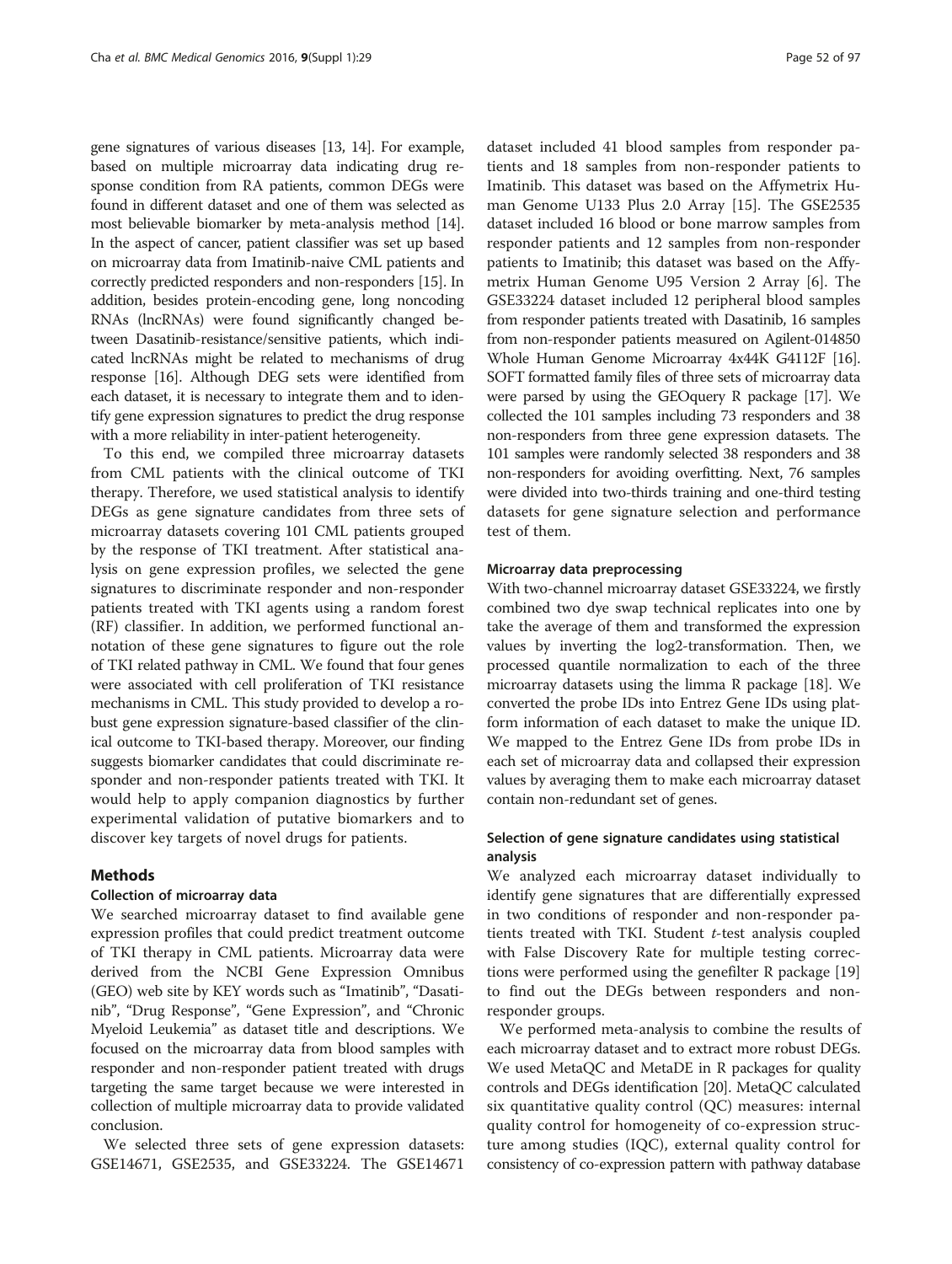(EQC), and accuracy and consistency quality control of differentially expressed gene detection (AQCg and CQCg) or enriched pathway identification (AQCp and CQCp). MetaDE contained 12 major meta-analysis method for DEG detection including three categories of combining P-value, combining effect size, and combining ranks. After QC measure process, the dataset with a poor IQC score excluded from meta-analysis which indicates that this dataset has a heterogeneous information with other datasets. We used the moderated-t statistics as an argument of function ind.method to calculate p-values of each gene in each microarray dataset. In addition, we conducted meta-analysis that identify DEGs from the results of each dataset using MetaDE with the three popular meta-analysis methods including Fisher method, maximum p-value (maxP) method, and adaptively weighted (AW) Fisher method of a type of combining  $p$ -values. The Fisher method summed up minus log-transformed p-values so that larger score reflected integrated differentially expressed evidence. The maxP method is taken as the maximum p-value among datasets. The AW Fisher method characterizes effective studies contributing to the meta-analysis for better biological interpretation.

#### Identification of gene signatures with random forest

To identify gene signatures for discriminating patients between responders and non-responders, we performed classification analysis either responders or non-responders using RF. The RF algorithm is a combinational classifier that selects one classifier model by constructing multiple classification trees. Each classification tree is constructed using bootstrap sample of two-thirds of datasets from total datasets. RF method has several properties that are less overfitting, feature selection, and robust performance by parameter choices. RF model was selected to find sets of gene signatures by Gini variable importance and was evaluated by out-of-bag (OOB) testing. This OOB estimate is as accurate as using validation test with a test set of the same size as the training set. To find a set of gene signatures from results of statistical analysis, RF was performed by using varSelRF [\[21](#page-6-0)] that can select the sets of gene signatures with high accuracy. The following arguments of varSelRF were used for selection of gene sets: ntree = 10000, ntreeIterat = 2000, mtryFactor = 1, and vars.drop.frac = 0.02. We finally selected and validated a set of gene expression signatures from testing datasets.

#### Functional analysis

The functional meaning and related pathway information of the each list of DEGs that was identified by individual analysis and meta-analysis was interpreted using functional enrichment analysis. This analysis was based on a one-sided Fisher's exact test using Gene Ontology (GO), KEGG pathway, BIOCARTA pathway, Panther pathways, and Reactome pathway in The Database for Annotation, Visualization and Integrated Discovery (DAVID)  $[22]$  $[22]$ . The *p*-values were adjusted by multiple testing corrections using Benjamini correction method.

# Results

## Characteristics of analyzed dataset

To perform this study, we selected three available studies that examined gene expression profiles of blood samples to predict treatment outcome of TKI therapy in CML patients. Detailed information of each dataset was described in Table 1. In the dataset of GSE2535, patients from consecutive Novartis-sponsored trials were included. Imatinib responders were defined as they achieved complete cytogenetic response (CCR) within 9 months while non-responders failed to achieve a major cytogenetic response (MCR) within 1 year of treatment. Samples from total bone marrow (BM) white cells, or peripheral blood (PB) white cells were collected to perform microarray. In GSE14671, patients who had failed in prior interferon-α-based therapy were included. Imatinib responders were defined as they showed cytogenetic response (CR) within 12 months of treatment while non-responders as all other patients. Cells from BM were collected and then CD34+ cell were selected as samples for microarray. In GSE33224, patients previously resistant to Imatinib were included. Dasatinib responders were defined as they achieved CR while non-responder belonged to  $\geq 90$  % Ph + metaphases. Samples from peripheral blood mononuclear cells (PBMCs) were collected to perform microarray.

Since previous studies were performed individually accompanying with clinical and experimental variations, as well as being analyzed by different statistical analysis methods, no overlapped DEGs were found between them. Even though, two studies set up models of drug response classifiers based on DEGs from single dataset, and one of them correctly predicted ≥80 % of responder and non-responder [\[15\]](#page-6-0). Another studies evaluated DEGs/lncRNAs functional relevance by using Ingenuity

| Table 1 Studies included in analysis |
|--------------------------------------|
|                                      |

| Study                      | GEO<br>dataset | The number of samples |               | Cell type/Tissue      | Drug      | Platform         |  |  |
|----------------------------|----------------|-----------------------|---------------|-----------------------|-----------|------------------|--|--|
|                            |                | Responder             | Non-responder |                       |           |                  |  |  |
| McWeeney et al., 2010 [15] | GSF14671       | 41                    | 18            | CD34+ cell/BM         | Imatinib  | HG-U133 Plus 2   |  |  |
| Crossman et al., 2005 [6]  | GSF2535        | 16                    |               | White cell/Blood, BM  | Imatinib  | <b>HG-U95Av2</b> |  |  |
| Silveira et al., 2013 [16] | GSE33224       | 6                     |               | PBMC/Peripheral Blood | Dasatinib | Agilent-014850   |  |  |
|                            |                |                       |               |                       |           |                  |  |  |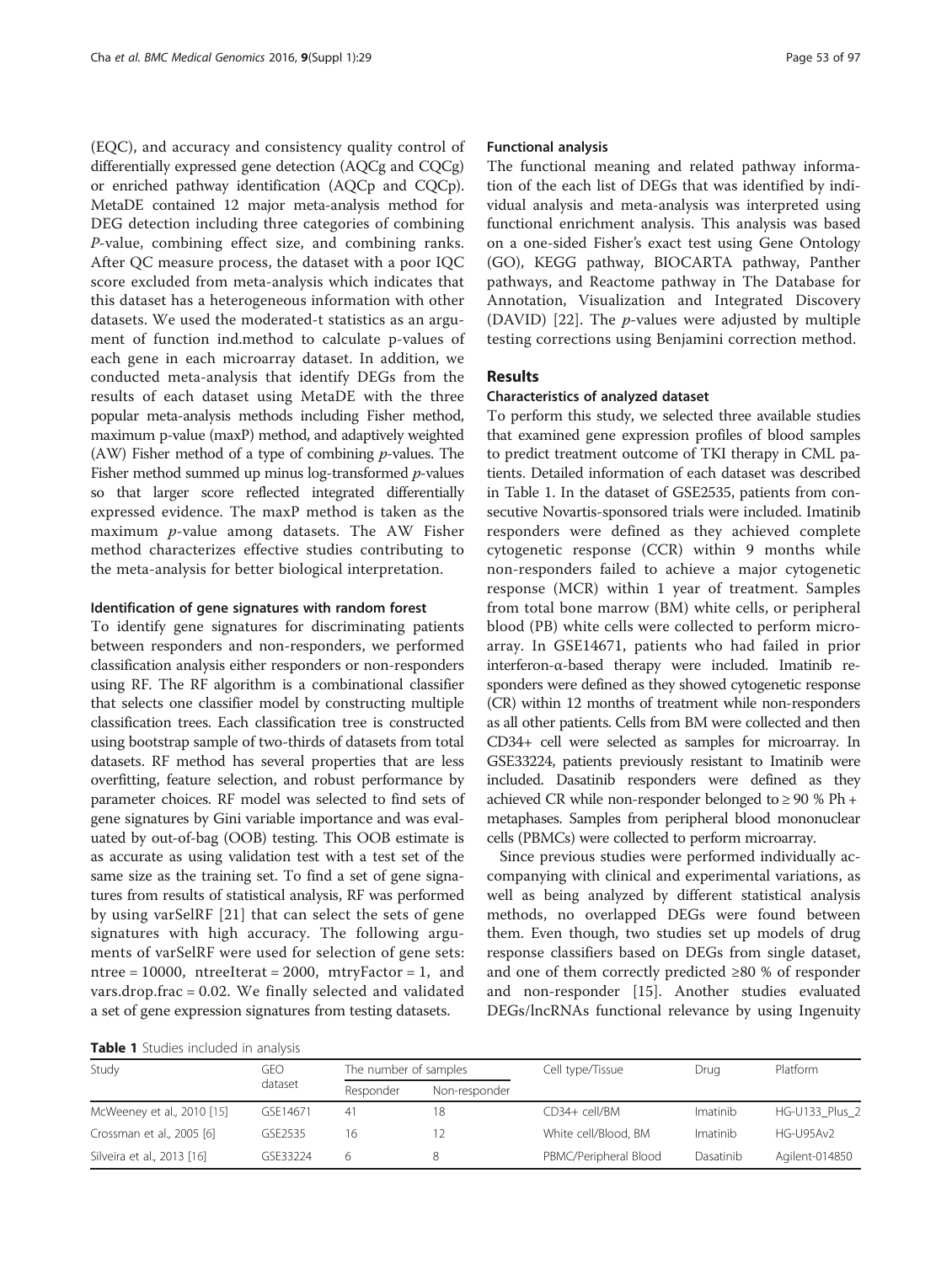Pathway Analysis (IPA) tools. Interestingly, most of DEGs were identified within "Cell-to-Cell Signaling and Interaction" category and differently expressed lncRNAs were in "Cell Death" category [[16\]](#page-6-0).

#### Selection of gene signature candidates

To combine and compare the DEGs of each dataset, it is necessary to analysis datasets with coherent conditions. We firstly filtered 5658 probes which were examined in all datasets, extracting their values to perform following analysis steps. Then, we performed student's  $t$ -test to identify DEGs between responder and non-responder groups from individual dataset. FDR as multiple-testing was used to adjust  $p$ -values. Since none of the genes passed the significant threshold with FDR  $p$ -value < 0.05, we selected DEGs based on raw p-values and set threshold as 0.05. We identified 536 DEGs for GSE14671, 134 DEGs for GSE2535, and 629 DEGs for GSE33224 (Additional file [1:](#page-6-0) Table S1). With comparing DEGs in 3 datasets, we found 14 DEGs overlapped between GSE14671 and GSE2535, 67 DEGs overlapped between GSE14673 and GSE33224, 10 DEGs overlapped between GSE2535 and GSE33224, and 2 DEGs (PARP3, SUMO3) overlapped in all three datasets (Fig. 1a).

To further investigate the role of DEGs, we performed functional enrichment to DEGs in each dataset by DAVID. Raw p-value threshold was set to 0.05 and significantly enriched annotation terms were shown in Additional file [2](#page-6-0): Table S2. 205 annotation terms were found in GSE14671 and the most significant term, "defense response", contains 54 genes. 21 annotation terms were found in GSE2535 and the most significant term "immune response" contains 16 genes. 212 annotation terms were found in GSE33224 and the most significant term, "response to organic substance" contains 55 genes. Duplicate analysis showed 3 overlapped annotation terms including "defense response", "immune response" and "response to organic substance" were found among all datasets. 57 overlapped annotation terms including "immune response", "defense response", "response to organic substance" and "homeostatic process" were found between GSE14671 and GSE33224. 12 overlapped annotation terms including "immune response", "defense response", "response to organic substance" and "actin cytoskeleton organization" were found between GSE2535 and GSE33224. Eventually, three overlapped annotation terms "immune response", "defense response" and "response to organic substance" were shared by all datasets (Fig. 1b). Considering the fact that only a few number of common DEGs and functional terms found in all datasets, we guessed individual analysis for dataset separately provide insufficient statistic power and the result is variously dependent on experimental or sample bias, limiting to find the common features from different datasets.

To overcome the problem, we used meta-analysis on gene expression profiles that combines the results from independent datasets to increase statistical power. To measure six quantitative QC, all 3 microarray datasets with 1299 DEGs according to above individual analysis were included. Although the scores of CQCg, CQCp, AQCg, and AQCp from all datasets were not statistically significant, there was none of poor score of IQC from any datasets. Therefore, we then conducted meta-analysis on all genes of the datasets. We used three  $p$ -value combination methods including Fisher method, maximum p-value method, and adaptively weighted Fisher method for metaanalysis. We identified 54 DEGs with Fisher method, 45 DEGs with maxP method, and 56 DEGs with AW method when raw  $p$ -value <0.01 was set as threshold (Table [2](#page-4-0)). We further investigate the biological process of these DEGs. We integrated non-redundant 99 DEGs by using three different methods and performed a functional enrichment analysis based on GO and pathway resources. 31 significant

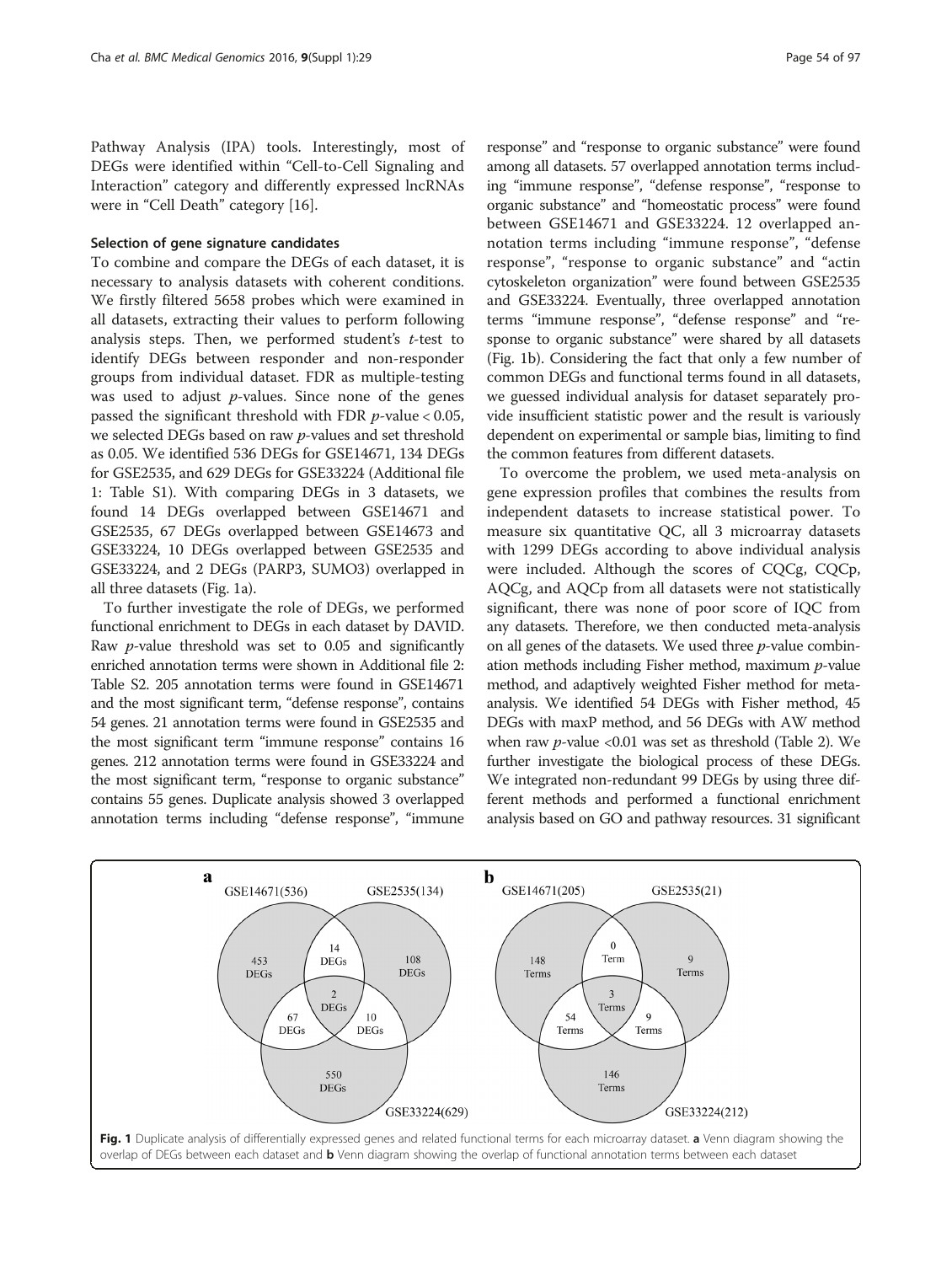<span id="page-4-0"></span>Table 2 The number of differentially expressed genes by meta-analysis methods

| $p$ -value | Fisher | maxP | AW  |
|------------|--------|------|-----|
| P < 0.01   | 54     | 45   | 56  |
| P < 0.05   | 203    | 189  | 212 |

functional terms with raw  $p$ -value <0.05 were found that the most significant term "anti-apoptosis" with  $p$ -value of 1.65E-03 and other terms related with CML including "regulation of apoptosis", "regulation of cell death", "regulation of programmed cell death", and "myeloid leukocyte activation" were significantly enriched.

#### Identification of gene signatures

We aimed to discover an optimal set of gene signatures for patient classification with TKI-based therapy. So, we performed Random Forest (RF) with DEGs which were identified by meta-analysis above as features to select the most accurate and smallest gene signature set. In Table 3, 99 gene combinations with low OOB error were identified. Moreover, the set of six genes including CTBP2, NADK, AZU1, CTSH, FSTL1 and HDLBP, with least OOB error of 0.2291 from training dataset were selected by variable selection. Next, based on six gene signatures, we construct RF model from training set and test performance of classification by testing set. Accuracy of the six gene signatures was 69.44 %. Ten genes in both BCR-ABL downstream signaling pahtway and our datasets including GRB2, KRAS, MAPK1, PIK3CG, AKT1, AKT3, CBL, SHC1, CSK, and SRC were collected by Kolch W. and Pitt A. study [\[23](#page-6-0)]. As a result, seven sets of genes were selected by RF and a set of GRB2 and

Table 3 Error rates of sets of gene signatures

| Number of genes | OOB error | SD.OOB     |
|-----------------|-----------|------------|
| 99              | 0.2916667 | 0.06560571 |
| 79              | 0.2083333 | 0.05861786 |
| 63              | 0.25      | 0.0625     |
| 50              | 0.25      | 0.0625     |
| 40              | 0.2708333 | 0.0641422  |
| 32              | 0.25      | 0.0625     |
| 26              | 0.2291667 | 0.0606646  |
| 21              | 0.2291667 | 0.0606646  |
| 17              | 0.2291667 | 0.0606646  |
| 14              | 0.2291667 | 0.0606646  |
| 11              | 0.2291667 | 0.0606646  |
| 9               | 0.2291667 | 0.0606646  |
| 7               | 0.2291667 | 0.0606646  |
| 6               | 0.2291667 | 0.0606646  |
| 5               | 0.3125    | 0.06690225 |

KRAS was the lowest OOB error rate of 0.278. In addition, average classification error of seven sets of genes was 0.321.

After identifying six genes signatures, we then interested in these genes function and how they participate in CML development or TKI-resistance mechanism in patients. We surveyed canonical pathways of CML signaling and TKI signaling from literatures, IPA software and public biological databases. First of all, to find relationships between six gene signatures and known CML-associated genes, we collected 258 CML-associated genes from five available disease-associated databases including OMIM (Online Mendelian Inheritance in Man) [\[24](#page-6-0)], Genetic Association Database [[25\]](#page-6-0), PharmGKB [\[26](#page-6-0)], KEGG DISEASE [\[27](#page-7-0)], and Cancer gene census [\[28](#page-7-0)]. None of the six genes mapped with CML-associated genes. We then used our comprehensive protein-protein interaction database, ComBiCom [[29](#page-7-0)] to discover interaction between six gene signatures and CML-associated genes. As a result, two genes, CTBP2 and FSTL1, directly interact with three proteins (BCL3, MDM2, and MDS1) and one protein (TGFB1), respectively.

On the other aspect, we investigated relationship between six gene signatures and TKI-resistance mechanisms in CML. We filtered out 22 molecules form "Imatinib-resistant CML disease" in IPA and manually added another 26 TKI-resistance related molecules which mentioned in literatures but not contained in IPA. The added genes were listed as follows: 1) 16 genes related to alternative signaling pathways, 2) four genes related drug transporter regulation, 3) two genes related to DNA repair pathway, and 4) four genes related to epigenetic modification [\[30, 31\]](#page-7-0). After input of six gene signatures, we expanded connections between each molecules and overlaid "disease & function" and "canonical pathway" layer to all genes. As a result, CTBP2 was found to interact and decrease activity of HDACs as well as increase activity of PI3K. In addition, CTBP2 located in the downstream of TGF-beta signal pathway in CML, mediating cell growth inhibition. PP1 was found as intermediate between AZU1 and AKT/MAPK/SRC signaling pathways. PP1 inhibits AZU1 release and reduces activation of PI3K, SRC, BCRxL, Ras and AKT. HDLBP inhibits mRNA of CSF1R which activates PI3K, AKT, and STAT and also interacts with HDACs. In summary, three of the total six genes (CTBP2, AZU1 and HDLBP) were found to be related with TKI-resistance mechanisms.

#### **Discussion**

We performed combined analysis with statistical analysis and classification analysis on gene expression data to identify gene expression signatures for classification of CML patients to the drug response of TKI-based therapy. Based on our results, there was a few overlapped DEGs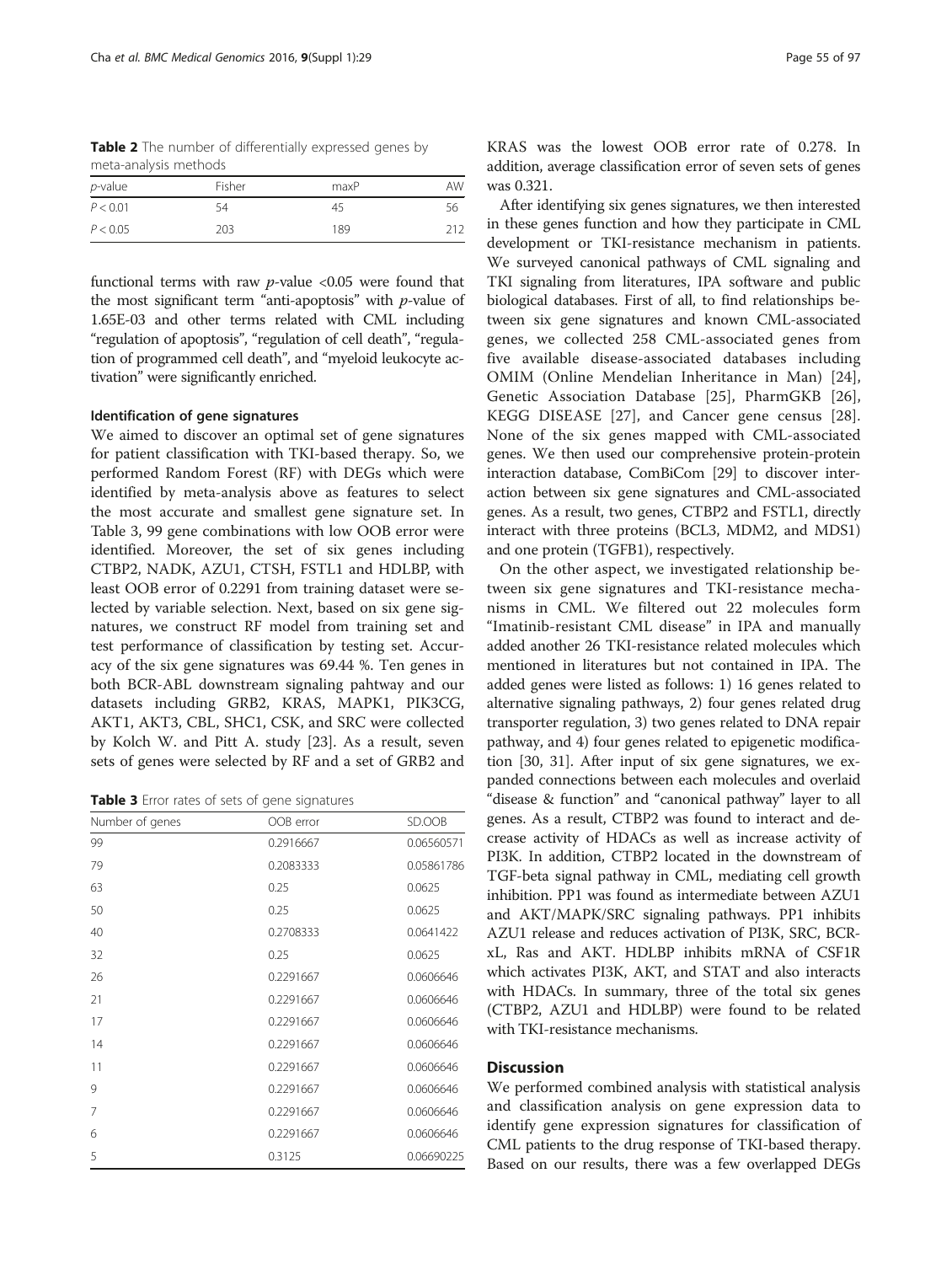among microarray datasets by individual analysis. It could be caused by a diverse of variables in each dataset such as characteristics of patients, platforms of microarray, analysis methods, and a type of drugs. To diminish the bias, we compared three sets of microarray data by three different method of meta-analysis and discovered 99 nonredundant DEGs by Fisher method, maxP method, and AW method with *p*-value <0.01. Among them, a set of six DEGs including CTBP2, NADK, AZU1, CTSH, FSTL1, and HDLBP with the highest accuracy of 69.44 % was identified. Moreover, we found that CTBP2, NADK, AZU1, and HDLBP were related to BCR-ABL inhibitor resistance mechanisms in BCR-ABL downstream signaling pathways.

In CML, two group mechanisms, BCR-ABL-dependent and –independent mechanisms, have been found to contribute TKI-resistance [[31\]](#page-7-0). BCR-ABL mutation in kinase domain or ATP-binding domain, BCR-ABL amplification and BCR-ABL signaling impairing belongs to BCR-ABL-dependent group whereas TKI metabolism, drug transporters-induced TKI influx/efflux, micro-environment such as inflammatory elements or hypoxia alteration and DNA repair mechanism deficient induced BCR-ABLindependent pathways [\[32](#page-7-0)]. With subsequently functional analysis, we identified three genes, CTBP2, HDLBP, and AZU1, related to TKI-resistance mechanism. Although FSTL1 were identified to interact with TGF beta-dependent pathway, it is still out our discussion area because it not related to BCR-ABL pathways in CML (Fig. 2). Whereas NADK was not identified by IPA, but it may also affect drug efflux/influx by completely consume ATP with TKI

membrane transporter, leading to decrease efficacy of transport TKI into cells. CTBP2 is the most closely related genes since it directly interacts with downstream component of BCR-ABL signal as well as regulating HDAC and PI3K, leading to alteration of epigenetic modification and activation of PI3K/AKT signal pathway. HDLBP indirectly block BCR-ABL downstream signaling by block the expression of intermediator CSF1R. PP1, a negative intermediator for AZU1, prevents downstream signaling pathway, leading to co-changes between AZU1 and CML signaling pathways.

# Conclusions

We performed both statistical and classification analysis to identify gene expression signatures to discriminate patients between responder and non-responder groups from integrated gene expression profiles. In our analysis, we used three gene expression profiles which were different in terms of platforms, sample sources, drugs, and clinical criteria between drug responders and nonresponders. So, the biological and technical biases were controlled by the following ways. 1) The systematic integration of gene expression profiles from multiple sources, meta-analysis, were used to analyze three datasets for reducing platform-caused batch effects. 2) All of samples from three datasets belongs to blood-related mononuclear cells, which are key cells lesion in CML disease. 3) Both of selected drugs, Imatinib and Dasatinib, directly bind BCR-ABL kinase and inhibit the function of BCR-ABL in CML therapy, which reduced drugscaused bias. 4) All datasets used CR as major clinical criteria to decide drug response vs. non-response groups.

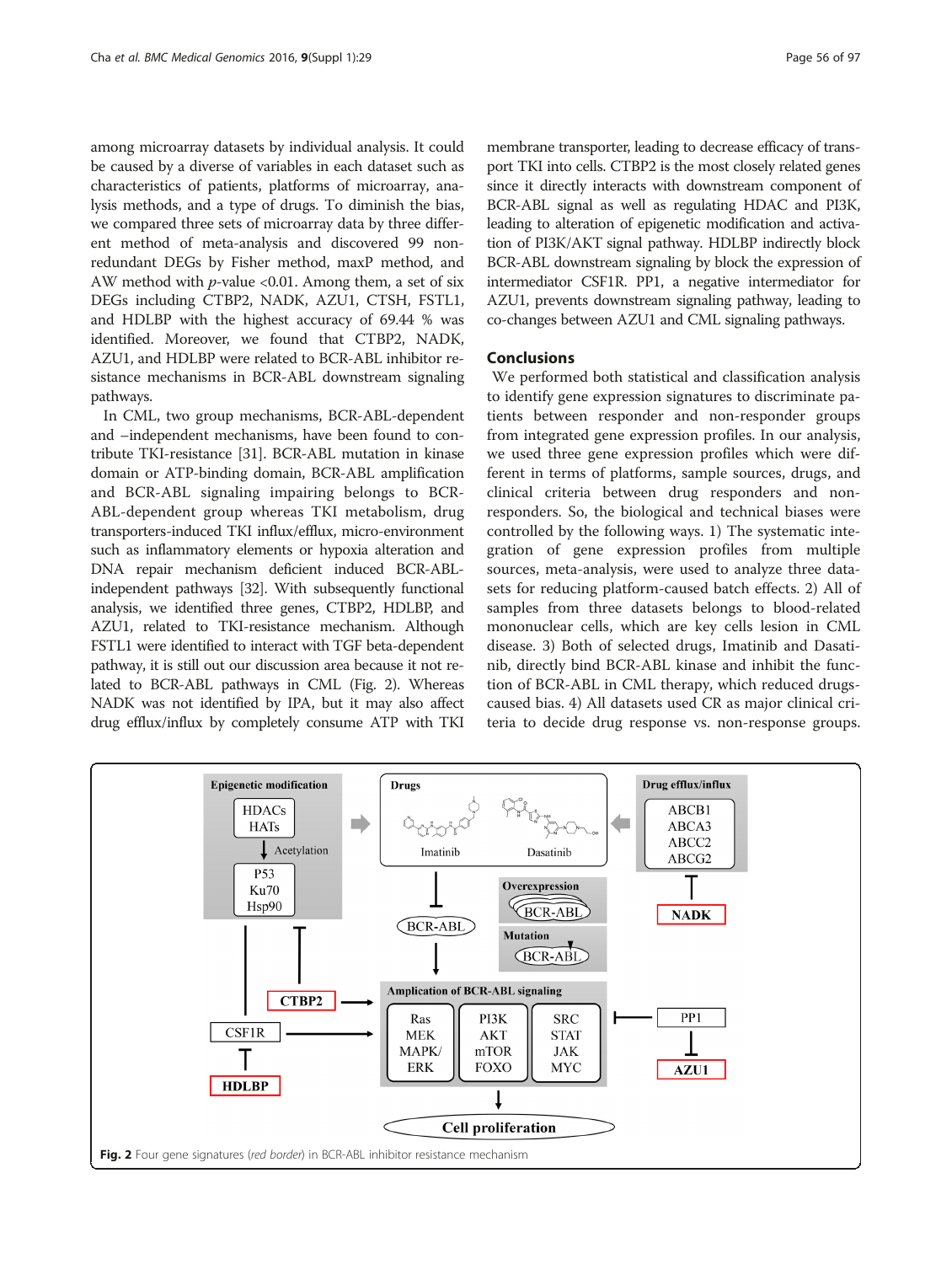<span id="page-6-0"></span>The slightly difference in each dataset is that GSE2535 defined drug-response patient when they achieved CR within 9 months whereas GSE14671 defined them when they achieved CR within 12 months. This approach could reduce the heterogeneity of various datasets having a similar purpose and make them comparable to each other. To our knowledge, there is no other study that used the meta-analysis and classification analysis on gene expression dataset to identify a set of gene signatures and their biological functions for the response of TKI-based therapy in CML patients. Our study suggests potential drug-response biomarkers from gene expression profiles and provides a leading view to understand more precise control mechanisms of drugs.

# Additional files

[Additional file 1: Table S1.](dx.doi.org/10.1186/s12920-016-0194-5) Lists of differentially expressed genes of each dataset (GSE1467, GSE2535, and GSE33224). (XLS 115 kb)

[Additional file 2: Table S2.](dx.doi.org/10.1186/s12920-016-0194-5) Lists of functional annotation terms of differentially expressed genes of each dataset (GSE14671, GSE2535, and GSE33224). (XLS 143 kb)

#### Declaration

Publication of this article has been funded by the Bio-Synergy Research Project (NRF-2012M3A9C4048759) of the Ministry of Science, ICT and Future Planning through the National Research Foundation and by the National Research Foundation of Korea(NRF) grant funded by the Korea government (MSIP) (No. 2010-0028631). This article has been published as part of BMC Medical Genomics Volume 9 Supplement 1, 2016. Selected articles from the 5th Translational Bioinformatics Conference (TBC 2015): medical genomics. The full contents of the supplement are available online [https://bmcmedgenomics.](https://bmcmedgenomics.biomedcentral.com/articles/supplements/volume-9-supplement-1) [biomedcentral.com/articles/supplements/volume-9-supplement-1](https://bmcmedgenomics.biomedcentral.com/articles/supplements/volume-9-supplement-1).

#### Availability of data and materials

The datasets supporting the conclusion of this article are available in the Gene Expression Omnibus repository (GEO accession number GSE14671; [http://www.ncbi.nlm.nih.gov/geo/query/acc.cgi?acc=GSE14671,](http://www.ncbi.nlm.nih.gov/geo/query/acc.cgi?acc=GSE14671) GSE2535; [http://www.ncbi.nlm.nih.gov/geo/query/acc.cgi?acc=GSE2535,](http://www.ncbi.nlm.nih.gov/geo/query/acc.cgi?acc=GSE2535) GSE33224; [http://www.ncbi.nlm.nih.gov/geo/query/acc.cgi?acc=GSE33224\)](http://www.ncbi.nlm.nih.gov/geo/query/acc.cgi?acc=GSE33224) and included within the article and its additional files.

#### Authors' contributions

KC carried out the analysis of microarray datasets, functional analysis, and drafted the manuscript. YL carried out the preprocessing of microarray dataset and functional analysis. GSY conceived of the study, participated in its design and coordination, and reviewed the manuscript. All authors read and approved the final manuscript.

#### Competing interests

The authors declare that they have no competing interests.

#### Consent for publication

Not applicable.

# Ethics approval and consent to participate

Not applicable.

#### Published: 12 August 2016

#### References

Rowley JD. Letter: a new consistent chromosomal abnormality in chronic myelogenous leukaemia identified by quinacrine fluorescence and giemsa staining. Nature. 1973;243(5405):290–3.

- 2. Konopka JB, Watanabe SM, Witte ON. An alteration of the human c-abl protein in K562 leukemia cells unmasks associated tyrosine kinase activity. Cell. 1984;37(3):1035–42.
- 3. Heisterkamp N, Stam K, Groffen J, de Klein A, Grosveld G. Structural organization of the bcr gene and its role in the Ph' translocation. Nature. 1985;315(6022):758–61.
- 4. Shtivelman E, Lifshitz B, Gale RP, Canaani E. Fused transcript of abl and bcr genes in chronic myelogenous leukaemia. Nature. 1985;315(6020):550–4.
- 5. Druker BJ, Guilhot F, O'Brien SG, Gathmann I, Kantarjian H, Gattermann N, Deininger MW, Silver RT, Goldman JM, Stone RM, et al. Five-year follow-up of patients receiving imatinib for chronic myeloid leukemia. N Engl J Med. 2006;355(23):2408–17.
- 6. Crossman LC, Mori M, Hsieh YC, Lange T, Paschka P, Harrington CA, Krohn K, Niederwieser DW, Hehlmann R, Hochhaus A, et al. In chronic myeloid leukemia white cells from cytogenetic responders and non-responders to imatinib have very similar gene expression signatures. Haematologica. 2005;90(4):459–64.
- 7. Miura M. Therapeutic drug monitoring of imatinib, nilotinib, and dasatinib for patients with chronic myeloid leukemia. Biol Pharm Bull. 2015;38(5):645–54.
- 8. de Lavallade H, Apperley JF, Khorashad JS, Milojkovic D, Reid AG, Bua M, Szydlo R, Olavarria E, Kaeda J, Goldman JM, et al. Imatinib for newly diagnosed patients with chronic myeloid leukemia: incidence of sustained responses in an intention-to-treat analysis. J Clin Oncol. 2008; 26(20):3358–63.
- 9. Haupl T, Stuhlmuller B, Grutzkau A, Radbruch A, Burmester GR. Does gene expression analysis inform us in rheumatoid arthritis? Ann Rheum Dis. 2010; 69 Suppl 1:i37–42.
- 10. Hwang T, Sun CH, Yun T, Yi GS. FiGS: a filter-based gene selection workbench for microarray data. BMC Bioinf. 2010;11:50.
- 11. Yun T, Hwang T, Cha K, Yi GS. CLIC: clustering analysis of large microarray datasets with individual dimension-based clustering. Nucleic Acids Res. 2010;38(Web Server issue):W246–253.
- 12. Yun T, Yi GS. Biclustering for the comprehensive search of correlated gene expression patterns using clustered seed expansion. BMC Genomics. 2013;14:144.
- 13. D'Angelo G, Di Rienzo T, Ojetti V. Microarray analysis in gastric cancer: a review. World J Gastroenterol. 2014;20(34):11972–6.
- 14. Kim TH, Choi SJ, Lee YH, Song GG, Ji JD. Gene expression profile predicting the response to anti-TNF treatment in patients with rheumatoid arthritis; analysis of GEO datasets. Joint Bone Spine. 2014;81(4):325–30.
- 15. McWeeney SK, Pemberton LC, Loriaux MM, Vartanian K, Willis SG, Yochum G, Wilmot B, Turpaz Y, Pillai R, Druker BJ, et al. A gene expression signature of CD34+ cells to predict major cytogenetic response in chronic-phase chronic myeloid leukemia patients treated with imatinib. Blood. 2010;115(2):315–25.
- 16. Silveira RA, Fachel AA, Moreira YB, De Souza CA, Costa FF, Verjovski-Almeida S, Pagnano KB. Protein-coding genes and long noncoding RNAs are differentially expressed in dasatinib-treated chronic myeloid leukemia patients with resistance to imatinib. Hematology. 2014;19(1):31–41.
- 17. Davis S, Meltzer PS. GEOquery: a bridge between the Gene Expression Omnibus (GEO) and BioConductor. Bioinf (Oxford, England). 2007;23(14):1846–7.
- 18. Ritchie ME, Phipson B, Wu D, Hu Y, Law CW, Shi W, Smyth GK. limma powers differential expression analyses for RNA-sequencing and microarray studies. Nucleic Acids Res. 2015;43(7):e47.
- 19. Gentleman R, Carey V, Huber W, Hahne F. genefilter: methods for filtering genes from high-throughput experiments. R package version 1.52.1. 2015.
- 20. Wang X, Kang DD, Shen K, Song C, Lu S, Chang LC, Liao SG, Huo Z, Tang S, Ding Y, et al. An R package suite for microarray meta-analysis in quality control, differentially expressed gene analysis and pathway enrichment detection. Bioinf (Oxford, England). 2012;28(19):2534–6.
- 21. Diaz-Uriarte R. GeneSrF and varSelRF: a web-based tool and R package for gene selection and classification using random forest. BMC Bioinf. 2007;8:328.
- 22. da Huang W, Sherman BT, Lempicki RA. Systematic and integrative analysis of large gene lists using DAVID bioinformatics resources. Nat Protoc. 2009;4(1):44-57.
- 23. Kolch W, Pitt A. Functional proteomics to dissect tyrosine kinase signalling pathways in cancer. Nat Rev Cancer. 2010;10(9):618–29.
- 24. Hamosh A, Scott AF, Amberger JS, Bocchini CA, McKusick VA. Online Mendelian Inheritance in Man (OMIM), a knowledgebase of human genes and genetic disorders. Nucleic Acids Res. 2005;33(Database issue):D514–517.
- 25. Becker KG, Barnes KC, Bright TJ, Wang SA. The genetic association database. Nat Genet. 2004;36(5):431–2.
- 26. Whirl-Carrillo M, McDonagh EM, Hebert JM, Gong L, Sangkuhl K, Thorn CF, Altman RB, Klein TE. Pharmacogenomics knowledge for personalized medicine. Clin Pharmacol Ther. 2012;92(4):414–7.